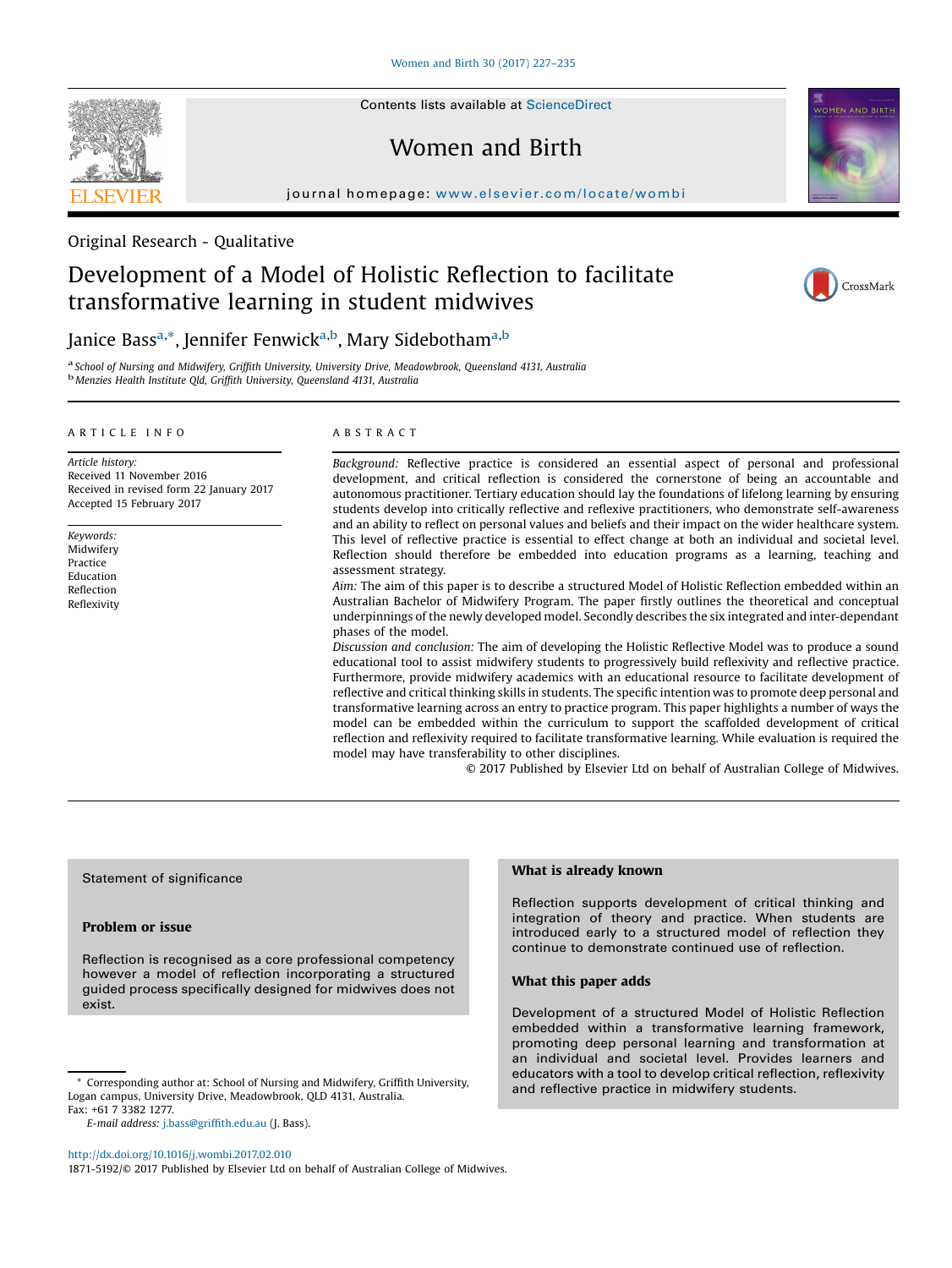## 1. Introduction

Reflective practice is considered an essential aspect of personal and professional development as a midwife, $1$  and critical reflection is considered the cornerstone of being an accountable and autonomous practitioner[.2](#page-7-0) Reflection is one of the main learning approaches endorsed by professional, statutory and regulatory bodies to promote the development of knowledgeable and competent practitioners. $3,4$  In Australia the [accreditation](#page-7-0) standards for entry to practice midwifery programs require a contemporary educational philosophy underpinning program design and deliv- $erv<sup>2</sup>$  $erv<sup>2</sup>$  $erv<sup>2</sup>$  This includes scaffolded learning and teaching approaches that encourage the development and application of critical thinking and reflective practice to facilitate the integration of theory and practice.<sup>[2](#page-7-0)</sup> From a learner perspective reflection provides an opportunity to explore practice experience, and integrate existing knowledge with new insights and understanding. Undertaking this process helps learners avoid ritualistic or routine approaches to care as a result of unexamined knowledge and experience.<sup>5</sup>

Historically midwifery academics have drawn from models of reflection predominantly designed for nursing and/or education to guide the development of reflective practice. These models have not reflected the woman centred and holistic philosophy that underpins midwifery practice and education. Currently there is no model designed exclusively for midwives that reflects the unique holistic nature of midwifery practice.

In this paper we describe the development, design and utility of a Model of Holistic Reflection. In undertaking this task we aimed to produce a sound educational tool that would assist midwifery academics support students progressively build reflective and critical thinking skills, with the specific intention of promoting deep personal and transformative learning across the student's entry to practice program. The overarching goal was to foster reflective practitioners who exercise critical reflection and reflexivity to create change at both an individual and social level.

#### 2. Conceptualising reflection

The first task undertaken by the team was an extensive review of the literature and the development of an underpinning conceptual framework. It is beyond the scope of this paper to fully explore all the underpinning concepts, therefore the theoretical and conceptual framework has been summarised in [Appendix](#page-7-0) A. However the principles that guided the development of the Model of Holistic Reflection are provided in Table 1. What follows in the next section is a brief summary to orientate the reader to how the team conceptualised reflection and the role it plays in supporting transformational learning.

#### 2.1. Reflection: a key concept in learning

Dewey a philosopher and education reformer was among the first to identify reflection as a specialised form of thinking and a key concept in transformative learning. A defining condition of being human is that we have to understand the meaning of our experience and in his account 'How we think' Dewey<sup>[6](#page-8-0)</sup> emphasised the importance of 'learning to think well' through reflection. Dewey identified four criteria that underpin his theory including reflection as a rigorous and systematic process, occurring through interaction within community, values personal and intellectual growth of self and others, and involves meaning making from experience. Collectively these combine so that reflection becomes a purposeful consideration of the basis and consequences of our beliefs, that once examined, can lead to seeing the world in a new and/or different way. $6$  Learning through experience lies at the heart of Dewey's notion of transformative learning.

Mezirow<sup>[7](#page-8-0)</sup> further developed Dewey's notions of transformative and reflective learning arguing that to achieve change at both the personal and societal level the process needs to involve a recognition and analysis of taken-for-granted assumptions.<sup>[8](#page-8-0)</sup> Also of significance is the importance placed on communication with

#### Table 1

Guiding principles and theory underpinning development of the Holistic Reflection Model.

- $\bullet$  Transformative learning<sup>6-8</sup>
- **Transformational education learning as intuitive & emotional process**  $6,47$
- $\bullet$  Holistic midwife practitioners art & science of practice; Holistic practice<sup>44</sup>
- Holism, $^{27}$  $^{27}$  $^{27}$  Holistic systems theory<sup>56,57</sup>
- $\bullet$  Holistic paradigm Holistic ways knowing & being<sup>[29](#page-8-0)</sup>
- Philosophy phenomenology focus lived experience & personal consciousness
- Multiple intelligences, IQ, EQi,  $SQi^{31,58,59}$
- Patterns of knowing<sup>[33](#page-8-0)</sup> socio-political<sup>[40](#page-8-0)</sup> unknowing,<sup>41</sup> constructed knowing<sup>32</sup>
- Critical theory fosters emancipation,  $8,23,60$  integrates cognitive, affective & [emotional](#page-8-0) domains
- Integrate swampy lowlands professional practice as professional artistry,<sup>10</sup> developmental levels of reflection from surface to deep, technical to critical<sup>45</sup>
- Models of reflection iterative, structured & holistic, structured reflection  $(MSR)^{44}$  $(MSR)^{44}$  $(MSR)^{44}$
- Reflection surface level vs. critical reflection deep personal learning
- Critical reflection social & political analysis transformative social action & change
- Reflexivity practice involving both personal reflection & social critique
- Reflective practice synthesis reflection, self-awareness & critical thinking
- Awareness, presence, mindfulness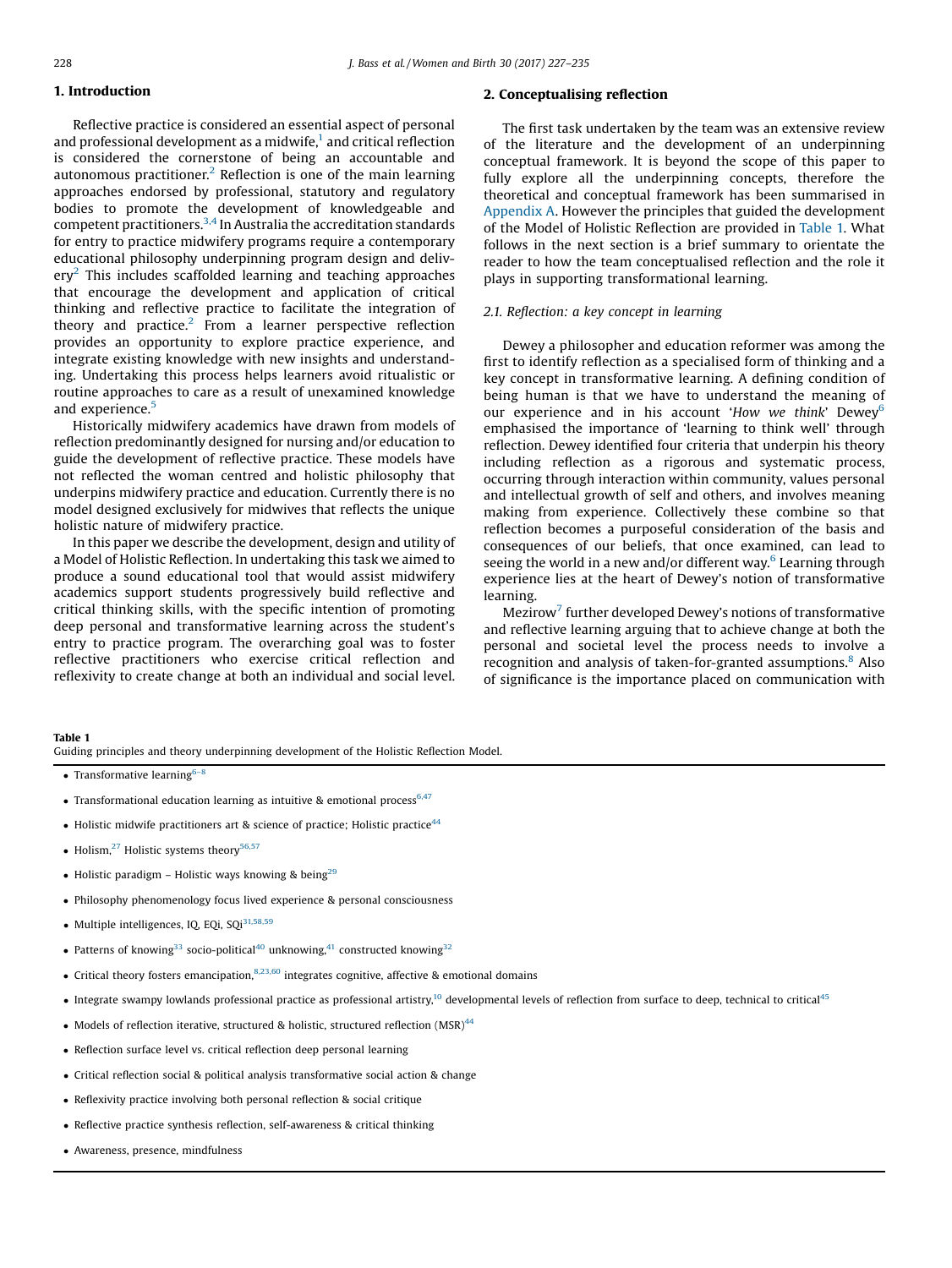others that can cause 'a shift' leading to a more inclusive world view[.7](#page-8-0) Significantly Mezirow made the point that learning does not occur as a direct result of the experience. Rather the learner must consciously self-manage their learning by planning and actively being a critical reflector. When this occurs ones perspective not only changes but learning becomes transformative and ones way of being in the world is transformed.<sup>[9](#page-8-0)</sup> This has implications for design of learning and teaching strategies that include opportunities for introspection and discourse through interaction with others within a learning community.

The emphasis on learning from experience also underpins Schön's<sup>[10](#page-8-0)</sup> seminal work that heralded the concept of reflective practice and how professionals think in action. The focus of Schön's work was on the process of becoming a reflective practitioner who reflects both in the moment (reflection-in action) and after the event (reflection-on-action). Schön $10$  describes the ability to 'think on one's feet' as the hallmark of 'professional artistry' gained through experience that becomes knowing-in-action. Schön $10$  also identified that to develop as reflective practitioner it was important to explore diverse ways of knowing and understand the benefits of constructing different ways of thinking. He argued it was necessary to acknowledge reflection as an intellectual and emotional process. Others have also claimed that both cognitive and affective skills are a prerequisite for reflection (see for example Atkins and Murphy<sup>11</sup>; Boud et al.<sup>12</sup>). More recently Finlay<sup>[13](#page-8-0)</sup> wrote that these skills need to be combined in the 'processes of selfawareness, critical analysis, synthesis and evaluation' (pg. 4). Therefore it is important to ensure that any model of reflection fosters development of each of these skills, as they are essential to the development of critical reflection, reflexivity and reflective practice.

## 2.2. Levels of reflection

## 2.2.1. Reflective practice

Reflective practice is a powerful self-development process that has the potential to transform practice and is generally advocated for all professions whose members work with people. $13,14$  As [such](#page-8-0) reflective practice is described as the 'bedrock of professional identity' and a professional imperative.<sup>[15](#page-8-0)</sup> Despite the dearth of evidence demonstrating the actual impact of reflection on professional practice,<sup>[16](#page-8-0)</sup> reflection and reflective practice are generally regarded as essential attributes of competent health care professionals.<sup>[17](#page-8-0)</sup> Reflective capacity is also associated with the ability to adapt to rapidly changing health care contexts.<sup>17</sup> Furthermore the knowledge generated through reflection in and on practice can act as a bridge from 'tacit knowing' to 'considered action'; a trademark of professional artistry.<sup>18</sup>

### 2.2.2. Critical reflection

The recent emergence of critical reflection is designed to promote deeper and broader exploration of social and political discourse. The addition of 'critical' to the word 'reflection' means to reflect through the lens of Critical Theory. $8,19,20$  The [power](#page-8-0) of critical reflection is the potential it provides learners to explore the world drawing on multiple ways of knowing. Reynolds<sup>[21](#page-8-0)</sup> describes four characteristics of critical reflection; questioning of assumptions; social focus; analysis of power; and pursuit of emancipation. The ability to critically reflect begins with selfawareness and examination of personal values, beliefs and assumptions that may have been unconsciously embedded within a personal worldview. Mezirow<sup>[22](#page-8-0)</sup> refers to these as 'meaning perspectives' that influence perception and interpretation of situations in life. The intent of critical reflection is to facilitate a person's ability to bring about social change and action; in other words 'enact' transformation.<sup>[23](#page-8-0)</sup>

#### 2.2.3. Reflexivity

Self-reflection, also termed reflexivity, is identified as being integral to critical reflection.<sup>24</sup> Reflexivity is generally associated with higher levels of self-awareness that occur through continuous self-reflection whilst also critically reflecting on the wider social and political context. In this way reflexivity appears to represent a form of meta-reflection where the mirror is turned on all the internal and external influences as part of reflective practice.

Reflexivity represents awareness of personal agency and ability to shape the process and outcome of a situation in action. Fook et al. $^{23}$  $^{23}$  $^{23}$  argued that reflexivity cultivates self-awareness through recognising one's own influence on the environment, and what is learned about the self, including strengths and areas for improvement. By developing self-reflexivity the learner reflects at a deeper personal level on values, beliefs and assumptions that influence the experience.

Finlay and Gough<sup>[25](#page-8-0)</sup> have identified a conceptual continuum with reflection and reflexivity at either end with critical reflection located in between. This clearly identifies the inter-related and inter-dependant nature of refection, critical reflection and reflexivity. Combining these concepts mean that a reflective practitioner is someone who 'lives' reflection as a way of 'being' rather than just 'doing'.<sup>[18,26](#page-8-0)</sup>

#### 2.3. Holism in reflection

The philosophical perspective of holism<sup>[27](#page-8-0)</sup> has emerged relatively recently within the caring professions. This reflects increasing emphasis on holism as a philosophy that offers a more holistic, integrative and unified theory of knowledge in contrast to a reductionist world view.<sup>[28](#page-8-0)</sup> Davis-Floyd<sup>[29](#page-8-0)</sup> drew on the concepts of technocracy, humanism and holism to describe an integrated model of medicine. In this work she suggests that practitioners relate more to the technocratic or humanistic models of care that are informed by scientific empirical knowledge. The holistic model of care, however, values the knowledge gained from practice and reflects the artistry of professional practice. Davis-Floyd's<sup>[29](#page-8-0)</sup> paradigms provide midwives with an integrative approach that combines models of care with ways of knowing. These concepts can be drawn on as part of reflection to make explicit the theory embedded in practice. Johns $^{26}$  $^{26}$  $^{26}$  integrates the concept of the holistic and reflective practitioner stating that the skill and creativity of engaged reflection is the hallmark of professional practice.

In education the philosophy of holism has been framed within a transformational model with a focus on the interconnectedness of experience and reality achieved through principles of connection, inclusion and balance.<sup>[30](#page-8-0)</sup> Viewed in this way holistic educational approaches incorporate constructive use of evolving, alternate views of reality and multiple ways of knowing.<sup>30</sup> A holistic approach to education encourages an individualised and pluralistic approach that helps learners develop and use all of their senses and multiple intelligences when gathering, processing and recalling information. $31$  Similarly the learner is encouraged to reflect deeply on their learning and examine the experience from different perspectives using lenses drawn from diverse forms of knowing.<sup>29,32,33</sup> Holism recognises the [importance](#page-8-0) of the personal alongside intellectual and vocational development that includes the physical, social, cultural, moral, aesthetic, creative and spiritual aspects of learning. $34$  This is designed to foster a deeper sense of connection to self and soul, and inclusion of diverse cultural backgrounds and learning styles.<sup>35</sup>

#### 2.4. Transformative learning

Learning needs to be transformative both from a personal as well as a professional perspective.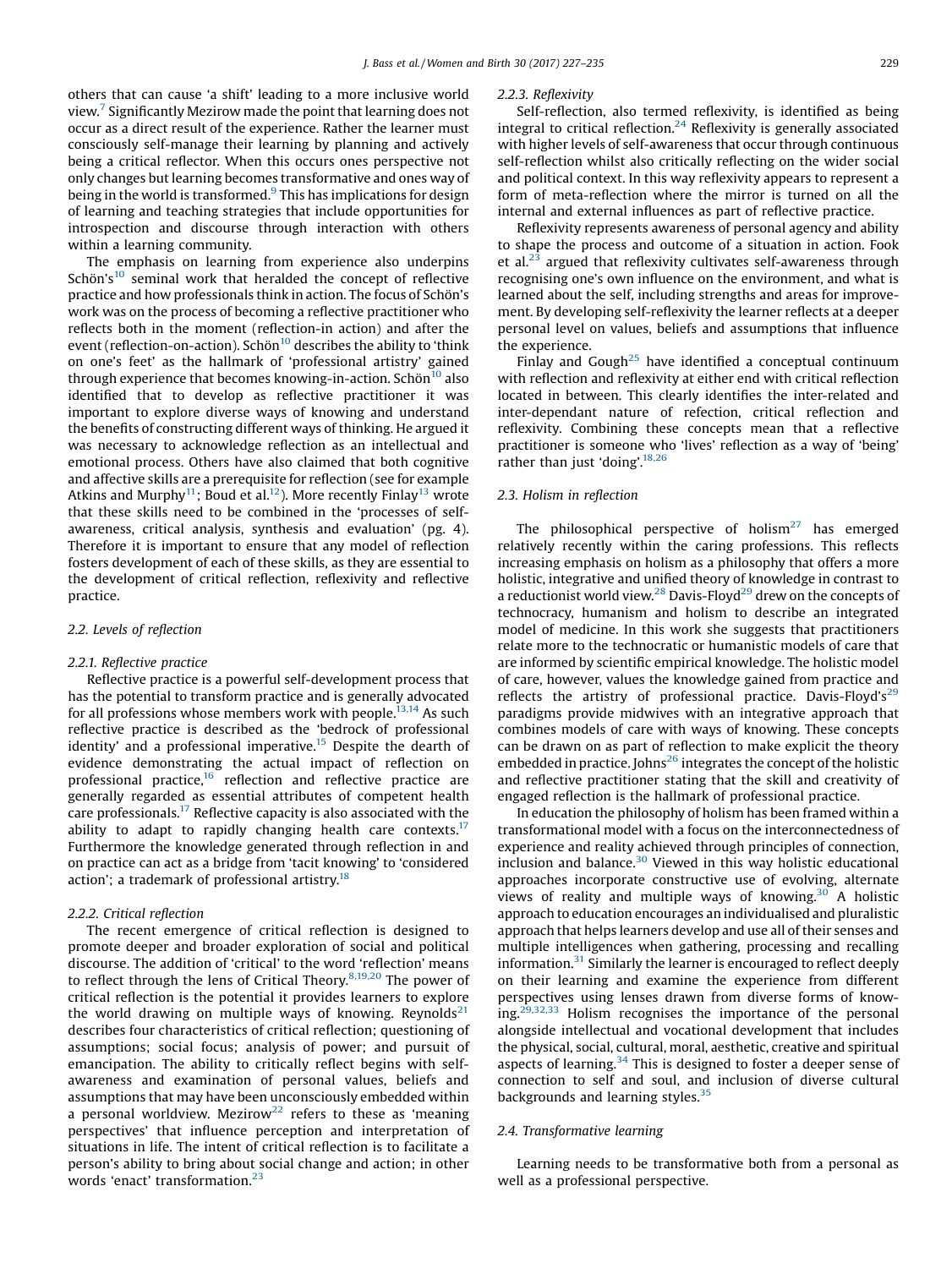<span id="page-3-0"></span>Gibbs,  $36$  a scholar of learning and teaching, drew on the earlier work of Kolb<sup>[37](#page-8-0)</sup> to develop a process of structured debriefing to facilitate reflection. From this work emerged an iterative reflective cycle which emphasised 'learning by doing'.<sup>[36](#page-8-0)</sup> This approach to 'reflecting on experience' is very relevant within health care education where learners develop practice, knowledge and skills through real world experience, ensuring that professional knowledge is grounded in practice. However, one of the criticisms of Gibb's model is the focus on reflection on action, whereas practitioners working within the current health care context also need to develop the higher order skills of critical reflection. This is considered essential to developing autonomous, critically reflective and reflexive practitioners, who move beyond questions about practice to critically examining the values, beliefs and assumptions that inform practice.

In response, frameworks to support critical reflection and transformation have recently emerged that encourage the practitioner to reflect inwardly on personal and professional belief systems, and outwardly on their practice and the wider social and political conditions on which practice is situated.<sup>24</sup> This also serves to address the potential introspective nature of reflection, without weakening the important development of self-awareness that is considered essential to the process of successful reflection.<sup>[38](#page-8-0)</sup> In addition and as previous eluded to, different levels of reflection speak to the complexity of reflection supporting the developmen-tal nature of reflective skills.<sup>[10,24,39](#page-8-0)</sup>

Taking this approach acknowledges that learners require different levels of reflection to respond to needs and scaffold learning[.12](#page-8-0) This introduces the notion of levels of reflection or a staged approach to reflect depth and breadth of reflection from descriptive, reflective to a critical or transformational level.

## 2.5. Models of reflection

When reviewing the evolution of conceptual frameworks to support reflection it is evident that there are different types and levels of reflection. Often type refers to the content or purpose of reflection, whereas level indicates a staged process in the development of reflective skills. The early work of  $C\a{F}^{33}$  $C\a{F}^{33}$  $C\a{F}^{33}$  was fundamental in providing a typology of ways of knowing based on empirical, ethical, personal, aesthetic. This model was later developed to include socio-political knowledge, $40$  and the pattern of 'unknowing'.<sup>[41](#page-8-0)</sup> Habermas<sup>[42](#page-8-0)</sup> identified a typology based on three knowledge domains including technical with a focus on empirical evidence, practical or communicative developed through language and interpretation, and emancipatory developed by reflection based on critical theory. Platzer et al. $43$  continued the debate arguing that learning through reflection was more potent if there was a framework that encouraged a structural process to guide the act of reflection. The strength of structured models of reflection identified by Platzer et al., $43$  is the explicit use of forms of knowing to provide an epistemological base to reflection.

The use of a structured model of reflection is further supported by Johns,<sup>26</sup> who identified the impact of guided reflection on knowing and realising desirable practice. Johns $44$  argued that an important purpose of reflection was learning through everyday experiences towards realisation of a personal vision, and integration of the idealised vision of practice as a lived reality. Reflection then becomes a critical and reflexive process of self-inquiry and transformation of being and becoming the person (midwife) we aspire to be. Central to this is the development of self-awareness cultivated through reflection in action. Currently there is no model that integrates forms of knowing with midwifery philosophy that are embedded within a structured Model of Holistic Reflection designed to promote deep personal and transformational learning.

Considering the work of van Mannen<sup>[45](#page-8-0)</sup> is also helpful here. He described three levels of reflection including technical, practical, and critical. Level one involves technical rationality concerned with reflection on the appropriateness of the knowledge applied to the situation, however, does not question the purpose. Level two involves practical reflection on the value, moral and ethical assumptions that underpin the basis for practical action. Finally, level three is critical reflection upon the socio-political influences that systematically and ideologically shape practice. Critical reflection and reflexivity are thus inter-related.

In addition Fook et al., $^{23}$  states that any model of reflection used to foster the development of critical reflection must include a structured set of activities that develop reflective practice as a theoretical understanding of day-to-day practice. This supports the work of Novelestsky-Rosenthal and Solomon<sup>46</sup> who demonstrated that the use of a structured model of reflection (MSR) enabled practitioners to develop solution focused thinking and work towards resolving the feelings and contradictions that practitioners are frequently faced with. A structured approach has been tested and found to be beneficial in enabling students to develop self-awareness and caring potential.<sup>[39](#page-8-0)</sup>

## 2.6. Summary and underpinning framework

In summary reflection is known to generate a particular form of knowledge that is based on the human motivation to find meaning, and understand the environment through interpretation and



Fig. 1. Conceptual framework underpinning the Holistic Reflection Model.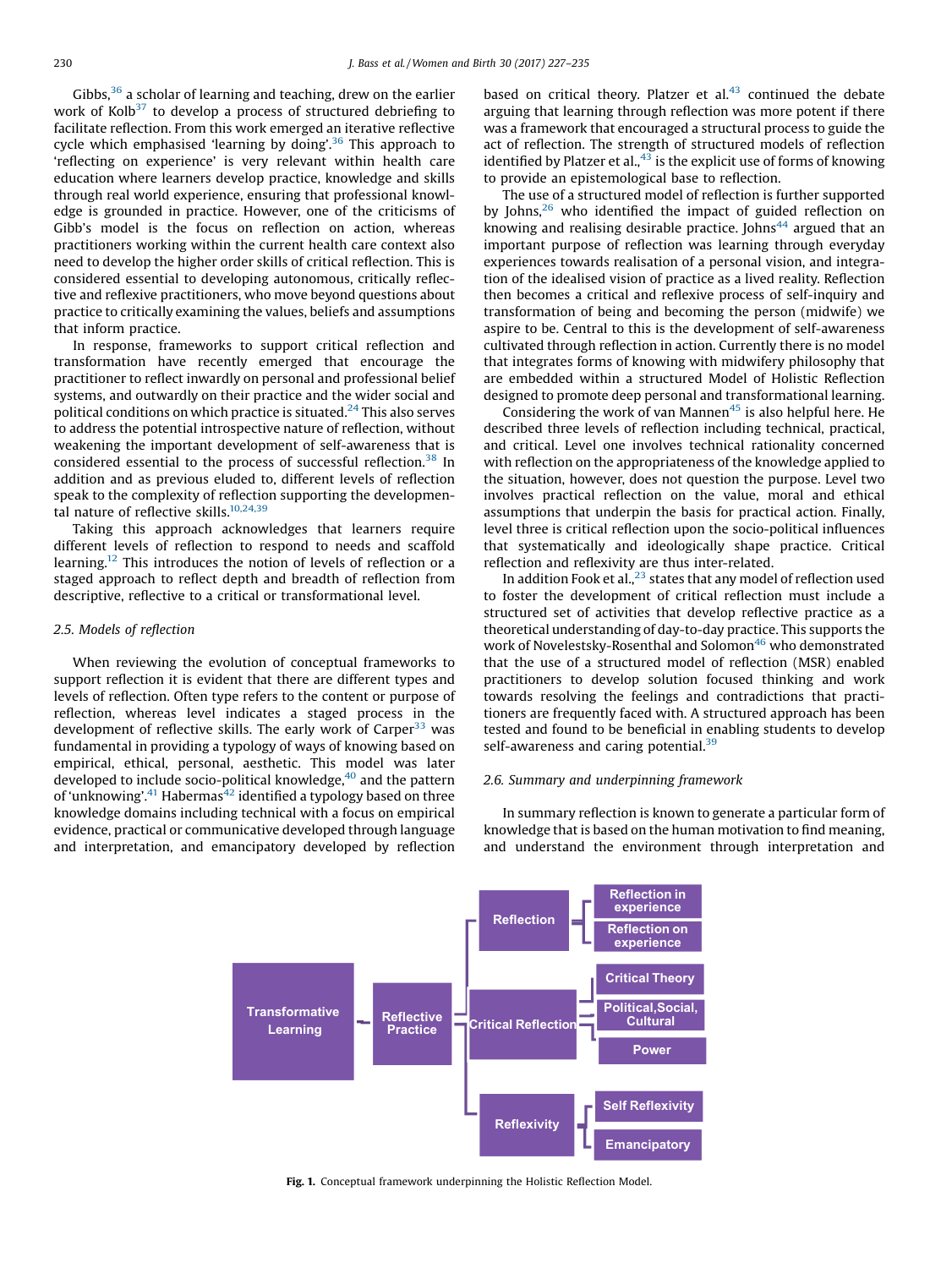integration of ideas. $6,42$  [Furthermore](#page-8-0) reflection is beneficial in supporting learning from experience,<sup>[6](#page-8-0)</sup> transforming learning,<sup>[7](#page-8-0)</sup> developing critical thinking,<sup>[8](#page-8-0)</sup> enabling integration of theory and practice<sup>12</sup> and generating knowledge in practice.<sup>10</sup> In general, reflective practice is understood as the process of learning through and from experience towards gaining new insights of self and/or practice.12,22,47,48 This often involves examining [assumptions](#page-8-0) of everyday practice. Reflection also tends to involve the individual practitioner in being self-aware and critically evaluating their own responses to practice situations. The point is to recapture practice experiences and mull them over critically in order to gain new understandings and so improve future practice. The processes involved should be iterative, forward moving and spiral from practice to theory, and theory to practice. More recently reflective practice, critical reflection and reflexivity are terms that have been associated with levels of reflection promoting deep personal learning<sup>[49](#page-8-0)</sup> and transformation at a personal and social level.<sup>[26](#page-8-0)</sup> [Fig.](#page-3-0) 1 combines all these concepts together in a conceptual framework that underpins the Holistic Reflection Model.

## 3. The Holistic Reflection Model

The Holistic Reflection Model was underpinned by the concepts depicted in [Fig.](#page-3-0) 1 and designed to integrate a structured, hierarchical and iterative approach emphasising the developmental, dialectic and interdependent nature of reflection. The model uses six integrated, inter-dependant phases designed to promote detailed critical reflection at a deeper personal and holistic level as the learner progresses through the program. The phases are representative of reflection as a holistic continuum as depicted by the circular design (see Fig. 2). This approach reflects the work of  $J\gamma$ <sub>0hns</sub><sup>[26](#page-8-0)</sup> and Taylor<sup>[50](#page-8-0)</sup> both of whom emphasise reflection as more spiral in nature as opposed to linear.

A conceptual continuum of reflection has been embedded within the holistic model with reflection and reflexivity at either end with critical reflection located in between.<sup>[25](#page-8-0)</sup> These are represented as a series of inter-related circles reflecting the integrative nature of reflection, critical reflection and reflexivity characteristic of holistic models of reflection. These are integral and contribute to the development of holistic reflective practice throughout the continuum of the learning cycle.

## 3.1. The six phases of reflection

In phase one, the learner is encouraged to maintain an open mind and capture thoughts, emotions and responses during the actual experience. Also before writing the reflection identify present state including current current thoughts and feelings as this may influence perception of events.

In phase two the learner is asked to provide a detailed factual description of the experience they are reflecting on. The ability to provide rich description enables clear gathering of facts to ensure the whole picture of the event is recalled and considered. This cultivates the skills of observation, recall and attention to detail. Of particular importance here is identification of what was significant and why this is considered so important to reflect on in greater depth in phase three of the process.

Phase three requires the learner to explore in greater depth and breadth the thoughts, feelings, and actions of self and others. Also to examine underpinning values, beliefs and assumptions related to the experience to develop critical reflection. This includes reflection on personal influence during the experience, reflecting



Fig. 2. The Holistic Reflection Model.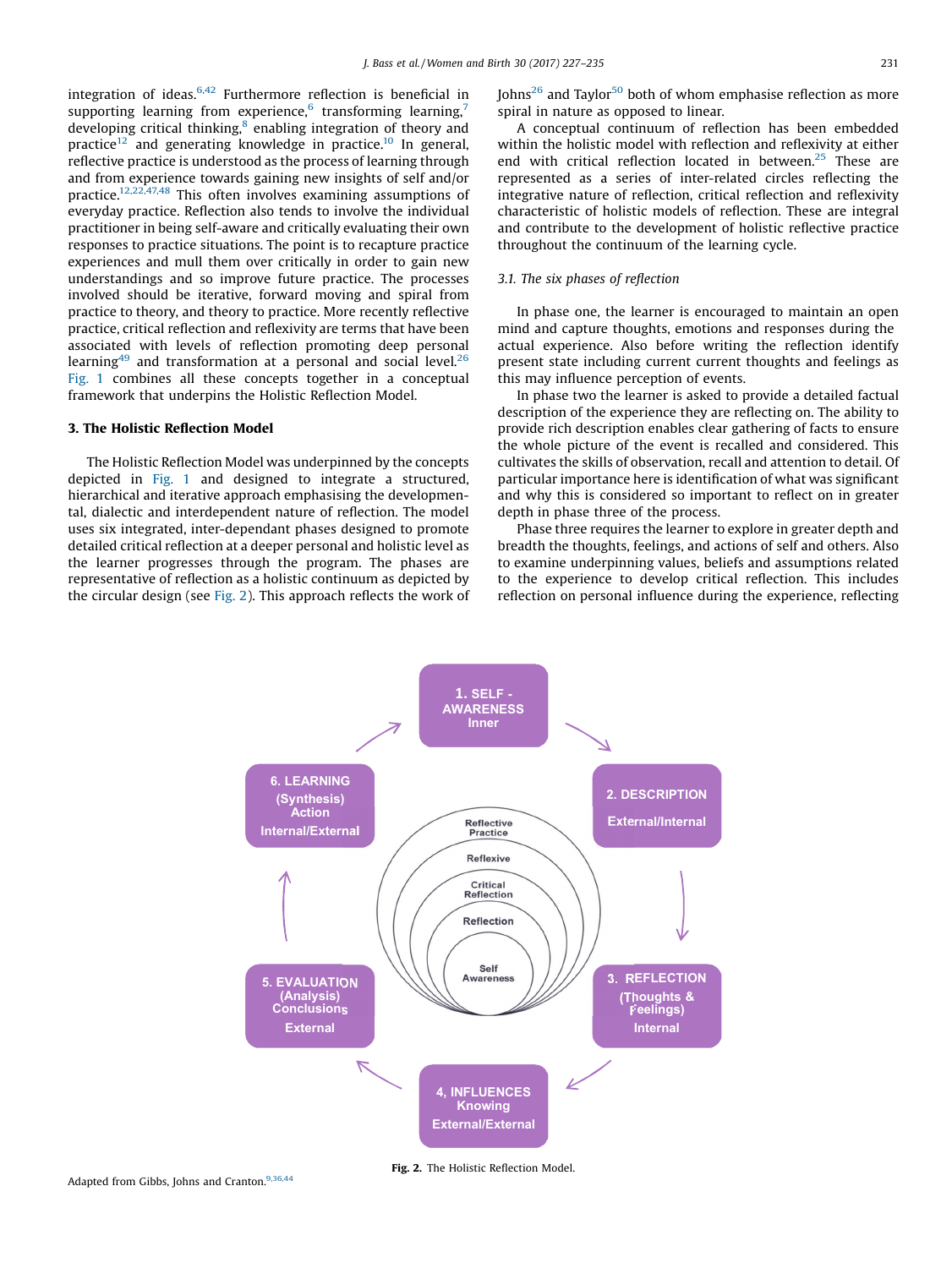on oneself as part of cultivating reflexivity. Thus reflection on experience provides a deeper level of connection and engagement that enables the learner to begin to make sense of the experience.

Phase four draws on diverse ways knowing to explore the experience in a holistic manner. The learner draws on current level of knowledge and experience to explore what happened, and what factors contributed to the outcome through multiple lenses. The learner is encouraged to draw from diverse forms of evidence and ways of knowing for example Carper's<sup>[33](#page-8-0)</sup> patterns of knowing, Belenky et al.,<sup>[32](#page-8-0)</sup> or Davis-Floyd's<sup>[29](#page-8-0)</sup> holistic paradigm. As the learner grows in knowledge and practice experience the capacity to reflect from a wider knowledge base develops skills in critical reflection.

In phase five the learner is asked to engage in an evaluative process. Here the focus is on objectively stepping back from the event and critically analysing in-depth, aspects of the experience that went well, or resulted in an unexpected outcome. This information is used to identify how things could be done differently in the future using a solution-focused approach. The power of critical reflection is the potential it provides learners to explore the world drawing on multiple ways of knowing. Mezirow<sup>[22](#page-8-0)</sup> describes four characteristics of critical reflection; questioning of assumptions; social focus; analysis of power; and pursuit of emancipation. Therefore the model is enabling the student to prepare for holistic integration of the experience developing the capacity for reflexivity.

Phase six moves the student into the phase of transformational learning. Here the student is asked to synthesise and integrate the evidence reviewed during the reflective process and identify what they have learned about themselves and others from their in-depth reflection on this experience. In particular students are encouraged to identify any changes in perspective that may have occurred. In addition to internalising what they have learned – any future learning goals are identified along with a plan to achieve those goals. The key focus of this final stage is identification of how they will translate this learning into their practice, in order to become a reflective practitioner. Furthermore the translation of learning into action indicates transformative learning has occurred. Learners are also are provided with guidance and prompts to enable them to use each stage of the model to explore and subsequently learn from their practice experiences (see Table 2).

Table 2

Guidance and prompts for students when using the Holistic Reflection Model.

The Bass model of Holistic Reflection: student guidelines and prompts Adapted from Gibbs,  $36$  Cranton<sup>[9](#page-8-0)</sup> and Johns<sup>[44](#page-8-0)</sup>

#### Phase 1: self awareness

Find a safe space to focus, to become mindful and present to self and others. Pay attention to your thoughts and emotions and write down those that appear to be significant at this time

#### Phase 2: description

Describe in detail the experience you are reflecting on: Include where you were; who else was there; why were you there; what were you doing; what others were doing; what was the context; what happened; what was your part in this; what parts did the other people play; what was the result. Identify the key issues within this description that you need to pay attention to?

Write a description of your thoughts and feelings at the time but do not analyse these

#### Phase 3: reflection

Recall and explore your thoughts and feelings include: What was I trying to achieve? Why did I act as I did? What are the consequences of my actions for the woman and her family, for me and for the people I work with? How did I feel about this experience when it was happening? How did the woman feel about it? How do I know how the woman felt about it? What was I thinking during the experience? How did other people make me feel? How did the situation make me feel? How did I feel about the outcome of the event? Think holistically about the experience. Include what you think or feel now

#### Phase 4: knowing

- Explore the experience from different perspectives identify the internal (you) and external factors (environment/others) that influence the experience. Draw on paradigms that influence philosophy and models of care and identify what approach was evident. What internal factors influenced my decision-making and actions? What external factors influenced my decision-making and actions? What sources of knowledge did, or should have, influenced my decision-making and actions?
- Empirics scientifi<sup>c</sup>
- Ethics moral knowledge
- Personal self-awareness, previous experience, intuitive
- Aesthetics creative, art of practice, intuition
- Socio-political dominant ideas, theories that influence health care provision
- Unknowing uncertainty
- Technocratic, humanistic, holistic approach
- Constructed, connected and separate ways of knowing

#### Phase 5: evaluation (analysis)

You explored the issue from different perspectives in stage four providing a lot of information on which to base your judgement. The purpose now is to consider if you could have dealt with the situation differently? During this phase you should ask yourself what you could I have done differently and explore alternative strategies. Evaluate or make a judgement about what has happened including what was good about the experience and what did not go so well. Relate the decisions to the holistic midwifery paradigm include: What went well? What did I do well? What did others do well? What went wrong or did not turn out how it should have done? In what way did I or others contribute to this? How could I handle this better? What other choices did I have? What would be the consequences of these choices? How did the operating paradigm influence the practice outcome? How could another paradigm influence the outcome?

#### Phase 6: learning (synthesis)

How do I feel now aboutthis experience? What did I learn from the situation? Have Itaken effective action to support others and myself as a result of this experience? How have I made sense of this experience in light of past experiences? What actions do I plan to take forward? What plans do I have to share my experience to support learning? In what way has this experience supported me in my journey to become a Midwife? Has this experience informed my understanding of practice at a deep personal level? Has the experience provided any insights about holistic midwifery practice? In what way has this experience transformed my personal & midwifery practice perspective?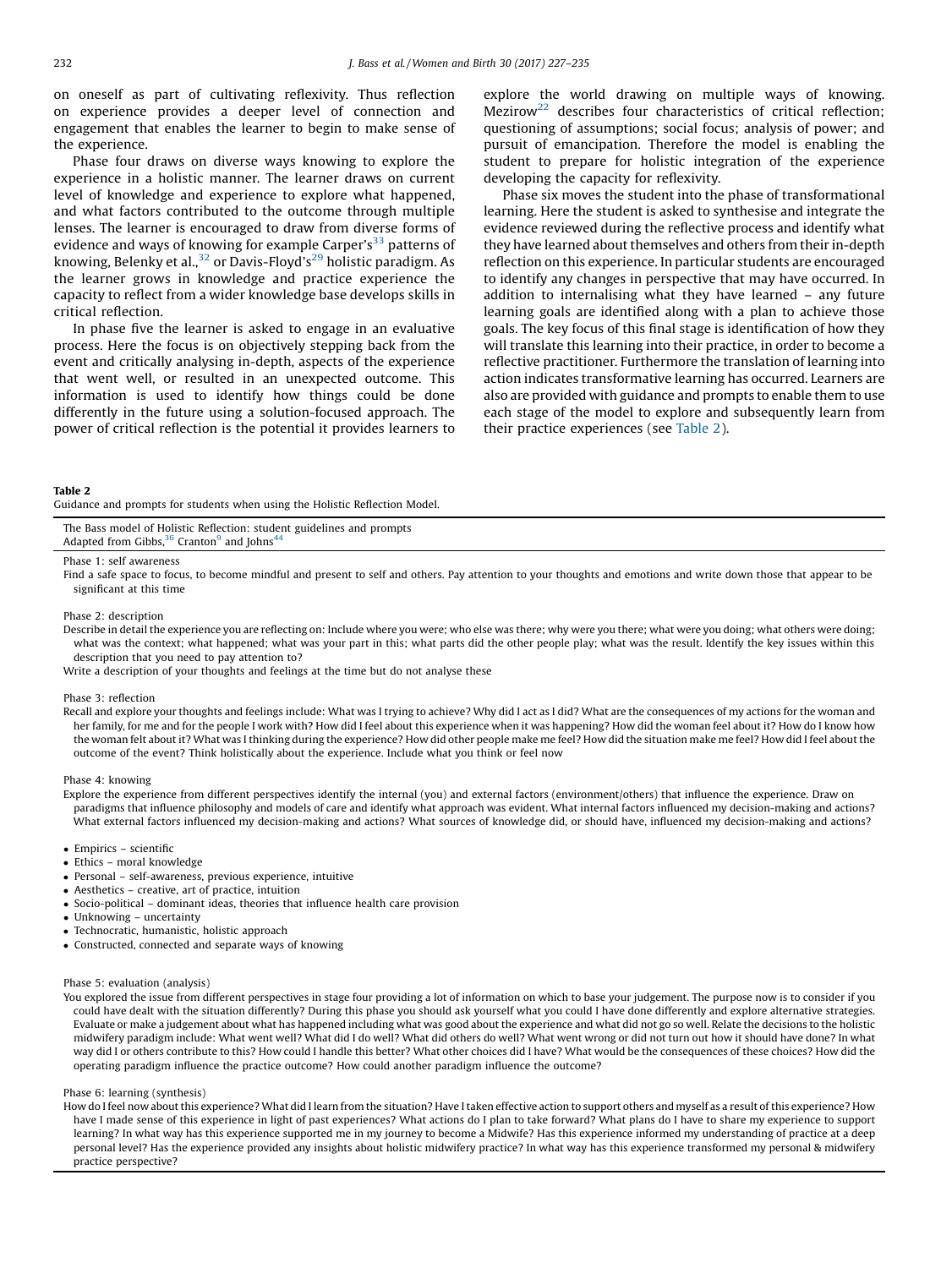#### Table 3

Integration of levels of reflection with reflective practice.

| Level 1                                                                                                                                                                                                                         | Level 2                                                                                                                                                                                                                                                                                     | Level 3                                                                                                                                                                                                                                |
|---------------------------------------------------------------------------------------------------------------------------------------------------------------------------------------------------------------------------------|---------------------------------------------------------------------------------------------------------------------------------------------------------------------------------------------------------------------------------------------------------------------------------------------|----------------------------------------------------------------------------------------------------------------------------------------------------------------------------------------------------------------------------------------|
| Novice: descriptive reflection<br>Level: surface, technical<br>Paradigm: technocratic<br>Ways of knowing separation, empirical, personal,<br>aesthetic                                                                          | Practical: dialogic reflection<br>Level: medium, practical<br>Paradigm: humanistic<br>Ways of knowing: connection personal, aesthetic,<br>empirical, ethical, socio-political                                                                                                               | Expert critical reflection<br>Level: deep personal, critical<br>Paradigm: holistic<br>Ways of knowing: integration, constructed personal,<br>aesthetic, empirical, ethical, socio-political,<br>unknowing                              |
| <b>Skills</b><br>Self-awareness, description, rule based, technical,<br>rational, separation, reflection on experience,<br>emotional intelligence, subjective, values and<br>beliefs, evidence based empirical, identify change | Awareness of self & others, balance & connection,<br>relational, openness multiple ways knowing, technical<br>& humanistic, empirical and tacit knowledge, dialogic,<br>reflection on & in experience, self-empowerment,<br>emotional/spiritual intelligence. Perspective<br>transformation | Whole, inter-connectedness/integration,<br>individuation, evidence informed comprehension,<br>reflection on & in & pre-experience, analysis,<br>evaluation, synthesis, action, emancipation, spiritual<br>intelligence, transformation |
| Knowing what<br>Understanding<br>Personal self-awareness<br>Separation<br>Cultural<br>Assisted level two <sup>47</sup>                                                                                                          | Knowing what & how<br>Self-empowerment<br>Open mindedness/judgement<br>Connection/balance<br>Ethical, cultural, social<br>Supervised level four <sup>47</sup>                                                                                                                               | Knowing what, how & why?<br>Knowledge & evidence<br>Personal & professional<br>Ethical, cultural, social & political<br>Integration/connection/unity<br>Independent level five <sup>47</sup>                                           |

Benner<sup>63</sup>, van Mannen<sup>[45](#page-8-0)</sup>, Johns<sup>[44](#page-8-0)</sup> Boyd and Fales.<sup>[47](#page-8-0)</sup>

## 3.2. Integrating and using the model within a midwifery program

The model can be used in a number of ways within the curriculum to support the scaffolded development of critical reflection and reflexivity leading to transformative learning.

#### 3.2.1. Development of Reflective Thinking

Reflective thinking is used as a learning approach to enable to student to focus on the journey to 'being' and 'becoming' a midwife. Critical reflection fosters development of self-awareness and insight into how a person thinks and why they react to certain situations in a certain way. In this way critical reflective thinking becomes a lifelong process of self – development and support. By clarifying personal ethics and values the student develops both as a person and as a professional. Critical thinking skills are developed by asking why, how or what, and evaluating how this experience changes perspective. The model can be used to guide the development of reflective thinking within the structure of course work, assessment design, tutorial activity, group work and clinical practice.

## 3.2.2. Promoting and developing reflective writing

The model can be used to provide a framework to guide a student's reflective writing in a number of ways across the curriculum. In our program students are commonly required to maintain a reflective journal. Journaling using the model as the construct framework enables the student to collect and collate a record of experiences, thoughts, questions, ideas and conclusions that will signpost the midwifery learning journey. Using the model to guide this specific style of writing enables the student to capture their experience in a holistic manner. By maintaining a reflective journal the skills required to develop a reflective and critical inquiring approach to midwifery are acquired. Journaling across the length of the program will also enable the student to sustain reflective practice and contribute to personal development throughout professional life as a midwife.

The model can also be used to guide reflective writing within formative and summative written assessment tasks. This is particularly useful when students are asked to reflect on clinical scenarios and present case studies. The structured approach enables the student to move beyond description and apply reflection on action creating transformative learning opportunities

## 3.2.3. Reflexive conversations

Using the model to create opportunities for reflexive conversations cultivates self-awareness, and promotes engagement with the whole self, enabling the students to deconstruct/ reconstruct biases, beliefs, behaviour and practice.<sup>51</sup> The model provides a framework to guide conversations between the student and preceptor/supervising midwife to identify learning goals and reflect on clinical practice. The model can also be used with peer group discussions and lecturer facilitated group work to explore learning from clinical practice, or to explore learning generated by reflection on and subsequent group discussion around theoretical course content within a flipped learning model.

#### 3.2.4. Integrating midwifery theory & practice

The model provides a framework that can be used across different learning environments in different ways creating a holistic approach to the scaffolded development of reflective practice across the program. The application of the model across the theoretical and practical components of the program provides an opportunity for the students to clearly identify the links between theory and practice and subsequently apply theory to practice, as they become reflective practitioners.

## 3.2.5. Monitoring development of reflective practice

In order to monitor the individual student's growth towards reflective practice the framework can be used to guide assessment through embedding key principles within a rubric that is weighted across the program. This ensures that each stage of the cycle is assessed in a holistic and integrative manner and students demonstrate development of skills over time. Each year of the program is also linked with a deeper level of critical reflection that informs and reflects the developing epistemology of midwifery practice that can be incorporated to assessment rubrics (see Table 3).

#### 4. Conclusion

The Model of Holistic Reflection was designed to reflect the holistic nature of midwifery. In midwifery holism underpins the Philosophy of Midwifery<sup>52,53</sup> and is [embedded](#page-8-0) in the meaning of 'midwife with woman' emphasising the unique social and relational nature of midwifery care. Midwives need to balance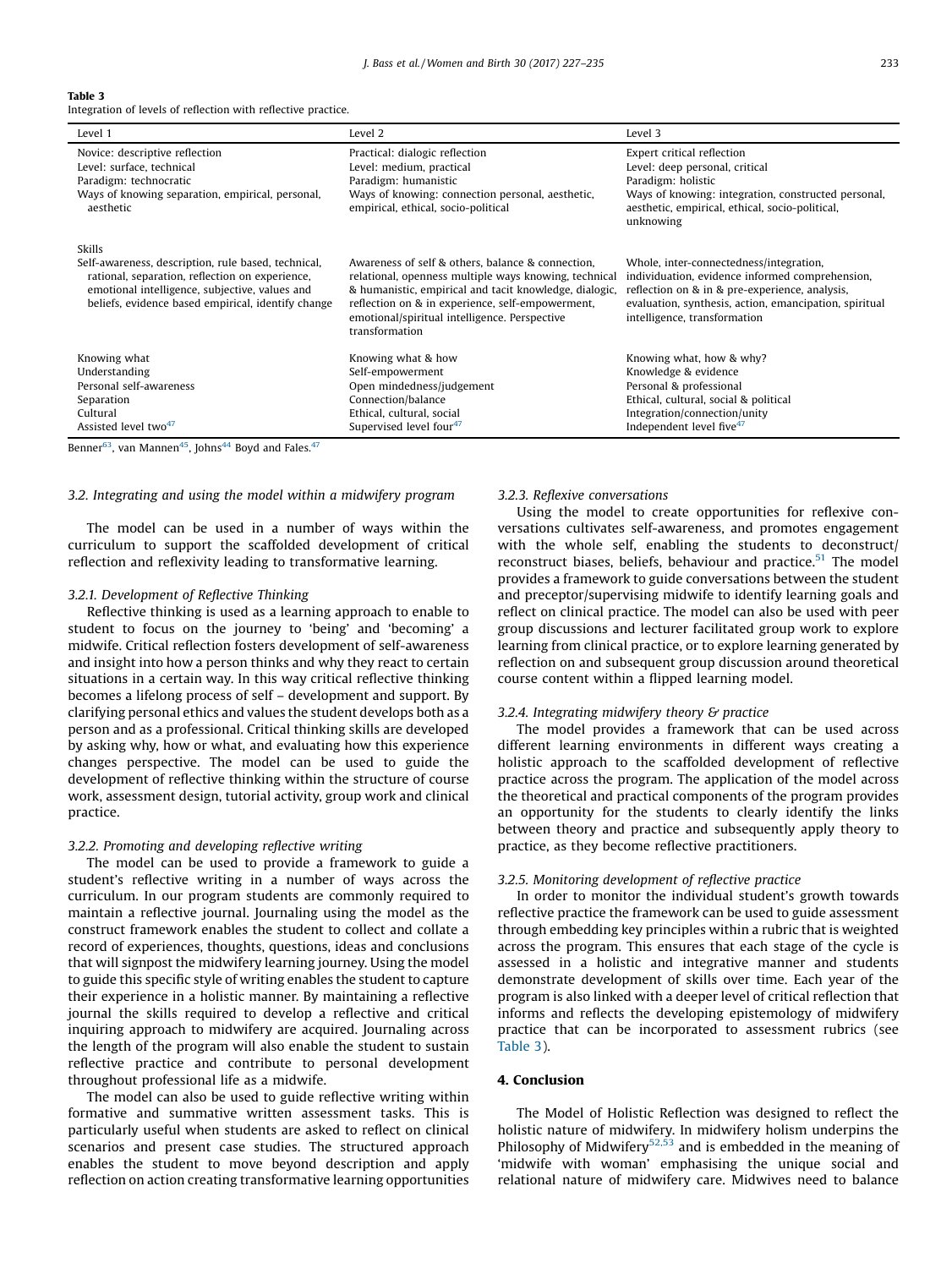<span id="page-7-0"></span>reflection and action, informed by self-awareness. Reflection as a learning process enables practitioners to bring to consciousness, scrutinise and develop their intuitive processes and develop their tacit knowing. This is very relevant to the development of midwifery knowledge and epistemology and emphasises the importance of midwives understanding the many forms of knowledge and valuing diverse ways of knowing. Reflection thus becomes a critical and reflexive process of self-inquiry and transformation of being and becoming 'the midwife' we each aspire to be. Central to this is the development of self-awareness cultivated through reflection in action. This approach is relevant to midwives as it reflects the diverse and complex nature of midwifery practice contexts and relationships. The development of students as critical reflective thinkers, equipped with selfdirected and lifelong learning skills, was considered essential to effectively prepare for professional midwifery practice. Finally we anticipate the model will support the development of critically reflective and reflexive midwife practitioners who were able to not only 'think about what is, but also about what could be'.<sup>[54](#page-8-0)</sup>

Currently the majority of professional knowledge occurs through the acquisition of technical rationality, with knowledge subsequently applied within the workplace to analyse and solve practice problems. This creates disconnection within work-based learning that does not take account of learners deciding how they participate and what is learned from their experience.<sup>[55](#page-8-0)</sup> The model was designed to fill a void providing a framework to guide the development of reflective practice for midwifery students. Although primarily designed for use in an entry to practice midwifery program, the theoretical underpinnings and conceptual framework of the model are applicable across a wider spectrum of experience suggesting that the model could provide a valuable tool to guide continuing professional development and practice for registered midwives. The model may also be transferrable to other disciplines across the health and social care professions.

In order to explore the utility, acceptability by students and academics, the ability of the model to promote the development of reflective practice within midwifery students and transferability of the model to other disciplines a series of studies are currently underway. This includes a current study evaluating the impact of the Holistic Reflection Model as part of a longitudinal study across a three-year pre-registration Bachelor of Midwifery program. Therefore we will be able to report the impact on the development of critical reflection and reflexivity leading to deep personal and transformational learning.

## Appendix A. Theoretical and conceptual framework underpinning Holistic Reflection

| Theory/concept             | Principles                                       | Application                                                                                                          |
|----------------------------|--------------------------------------------------|----------------------------------------------------------------------------------------------------------------------|
| Philosophy                 | Phenomenology<br>Critical theory <sup>8,23</sup> | Personal experience, consciousness,<br>Ideology, hegemony, power,<br>consciousness raising, challenge<br>assumptions |
|                            | Emancipatory <sup>60,61,50</sup>                 | Critical consciousness, emancipation                                                                                 |
|                            | Andragogy adult<br>learner <sup>48</sup>         | Self-directed, autonomous, motivated                                                                                 |
|                            | Holism, systems<br>theory $12$                   | Cognitive & affective learning                                                                                       |
|                            | Experiential<br>learning $36,37$                 | Learning by doing, through & from<br>experience                                                                      |
| Transformative<br>learning | Transformative<br>education <sup>6</sup>         | Experiential learning, meaning making                                                                                |
|                            | Transformative<br>learning <sup>7</sup>          | Perspective transformation, habits of<br>mind                                                                        |
|                            | Holistic learning <sup>47</sup>                  | Intuitive, creative, writing, storying,<br>art <sup>50</sup>                                                         |
|                            | Emancipatory<br>learning42,60,50                 | Technical, practical, emancipatory                                                                                   |

| Theory/concept            | Principles                                                                      | Application                                                                                     |
|---------------------------|---------------------------------------------------------------------------------|-------------------------------------------------------------------------------------------------|
|                           | Perspective                                                                     | Formative/restorative/transformative                                                            |
|                           | transformation <sup>7</sup><br>Individual/<br>collective change <sup>7,22</sup> | Individual/social action, community                                                             |
|                           | Dialectic, dialogic                                                             | Reflexive conversation, storying,<br>sharing                                                    |
| Ways of<br>knowing        | Multiple<br>intelligence <sup>31,59</sup>                                       | IQ, EQi, SQi,                                                                                   |
|                           | Multiple ways<br>knowing                                                        | Value diverse forms of knowing                                                                  |
|                           | Holistic paradigm <sup>29</sup><br>Constructed<br>knowing <sup>32</sup>         | Technocratic, humanistic, holistic<br>Connected & separate ways of knowing                      |
|                           | Fundamental forms<br>of knowing <sup>33,40,41</sup>                             | Personal, aesthetic, empirical,<br>ethical <sup>34</sup>                                        |
|                           |                                                                                 | Unknowing <sup>40</sup> socio-political <sup>41</sup>                                           |
| Holistic<br>reflection    | Critical theory <sup>8</sup><br>Social emancipatory<br>model <sup>9</sup>       | Critique socio-political structures<br>Technical, empirical emancipatory                        |
|                           | Holistic approach <sup>35</sup><br>Integrate RbA, KiA,                          | Imagination; intuition, soul<br>Reflect before, in & on experience                              |
|                           | RiA & RoA <sup>10</sup><br>Professional                                         | Implicit, explicit, tacit knowledge,                                                            |
|                           | knowledge                                                                       | praxis                                                                                          |
|                           | Professional artistry                                                           | Integrate/generate theory through<br>practice                                                   |
|                           | Critical reflection                                                             | Structured, guided, rigorous,<br>systematic, personal & societal,<br>action <sup>44</sup>       |
|                           | Reflexivity                                                                     | Awareness self & others,<br>mindfulness <sup>44</sup> dialectical, relational,<br>introspection |
|                           | Reflective practice<br>Theory: practice fit                                     | Integrate theory & connection feelings<br>Integration midwifery theory &<br>practice            |
| Develop mental<br>process | Novice to expert <sup>62</sup><br>Levels of knowing <sup>45</sup>               | Novice practitioners tacit knowledge<br>Technical, theoretical to critical                      |
|                           | Depth & breadth<br>Mindfulness                                                  | knowledge<br>Deep personal, socio-political/cultural<br>Awareness self, others, internal/       |
|                           | Staged process                                                                  | external<br>Technical rational/emancipatory<br>general/specific, structured/<br>unstructured    |
| Holistic                  | Art & science<br>midwifery practice                                             | Theory & practice knowledge                                                                     |
|                           | Holistic paradigm<br>Holistic ways of<br>knowing                                | Philosophy being with woman<br>Knowledge holistic/woman centred                                 |
|                           | Holistic thinking<br>Holistic philosophy                                        | Whole brain/cognitive & affective<br>Whole person mind, body, soul                              |
|                           | Values based<br>learning                                                        | connection<br>Values & beliefs, self-exploration                                                |
|                           | Pedagogy of                                                                     | Structured guided reflection prompts                                                            |
|                           | reflection<br>Curriculum<br>alignment                                           | Participative, L&T strategies                                                                   |

#### References

- 1. Collington V, Hunt SC. Reflection in [midwifery](http://refhub.elsevier.com/S1871-5192(17)30077-X/sbref0005) education and practice: an [exploratory](http://refhub.elsevier.com/S1871-5192(17)30077-X/sbref0005) analysis. Evid-Based Midwifery 2006;4(3):76–83.
- 2. Australian Nursing & Midwifery Council. Midwife Accreditation Standards. [www.anmac.org.au](http://www.anmac.org.au) [Accessed 31 October 2016].
- 3. Nursing and Midwifery Board of Australia. National competency standards for the midwife. [http://www.nursingmidwiferyboard.gov.au/Codes-Guidelines-](http://www.nursingmidwiferyboard.gov.au/Codes-Guidelines-Statements/Professional-standards.aspx)[Statements/Professional-standards.aspx](http://www.nursingmidwiferyboard.gov.au/Codes-Guidelines-Statements/Professional-standards.aspx) [Accessed 16 July 2016].
- 4. Nursing and Midwifery Council. The code: professional standards of practice and behaviour for nurses and midwives. [www.nmc.org.uk.](arxiv:/www.nmc.org.uk)